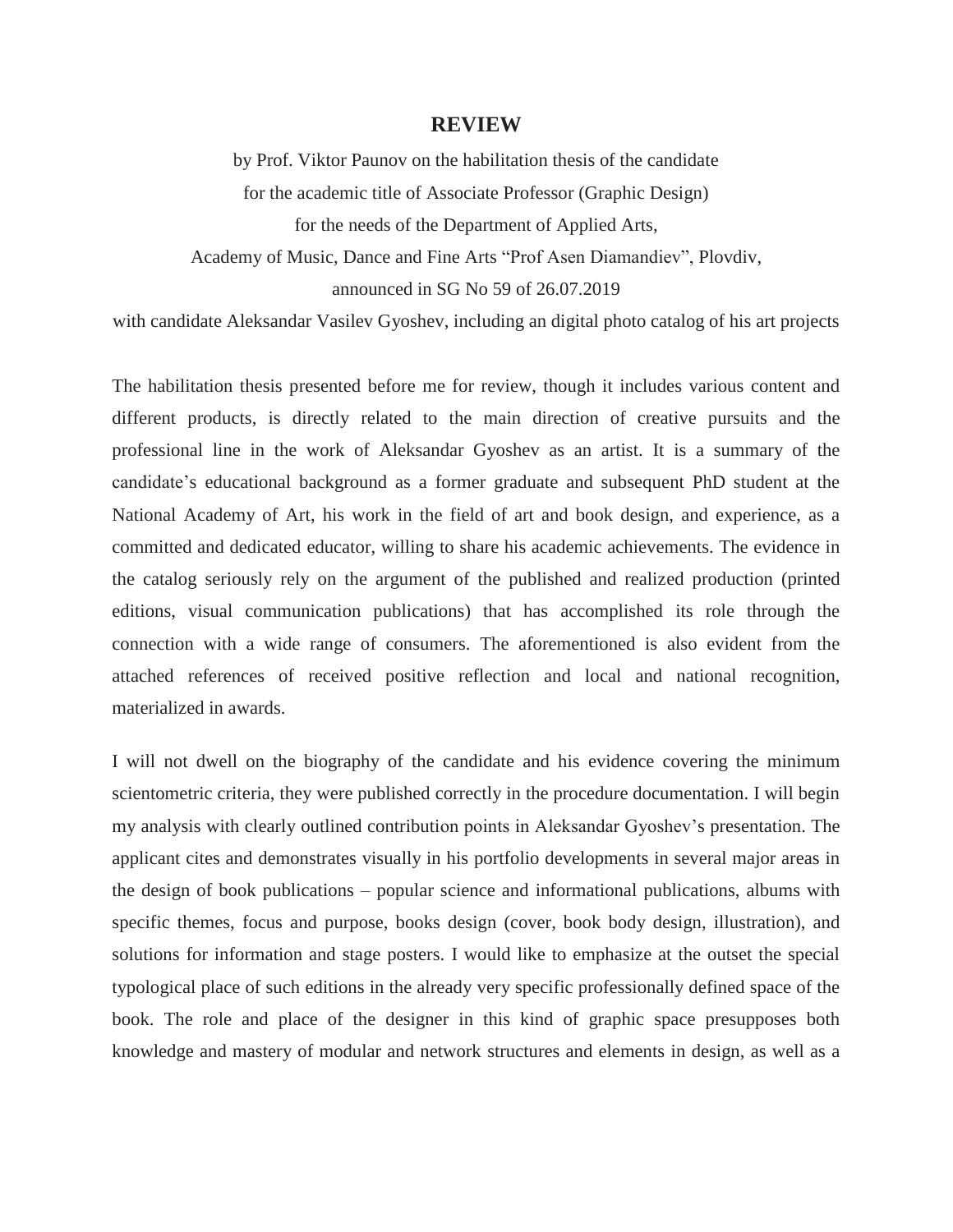flexible and multifaceted approach in the application of graphic materialities of different impact and information orientation.

Undoubtedly Gyoshev, who is well-acquainted and has actively experimented in this area in the years of his development, growth and professional work, manages to organize in his developments a multitude of different content elements – diverse, but carefully organized in terms of typography, containing different types and levels of information arrays, photographic, informative, schematic, decorative visual elements – illustrations, info objects, decorations.

Thus, in the book Bulgarian Traditional Calendar, the behaviour of the designer has created a vibrant, pulsating picture of solutions whose rhythm is based on a combination of closed frames and free-standing autotypes, powerful large-scale solutions that take over large territories from the solution, but also categorical breaks and pauses in white. The overall feeling, enhanced by the color code, is uplifting, joyful, festive, and successfully introduces the reader to this otherwise unknown or forgotten, yet so Bulgarian worldview.

We see the different influence caused by the theme in the design of the book Early Byzantine Culture in the Bulgarian Lands. Here Aleksandar Gyoshev uses the opposite of the proportions of the form and the box pushed in the outer modules of the solution, to separate a wide area around the crease for illustrations, schemes and decorative details. The thin linearity of the images, the reduced color density, and the large overall whiteness in the solutions create a calm, stable and somewhat rigorous environment for better perception of voluminous textual content.

A similar approach, but already based on the categorically introduced horizontal, reinforced by the elements of the information apparatus of the edition (page numbering), is available in the Roman Moesia edition. The need to organize too many size and character images, without losing their information value, has found a suitable solution in the Gyoshev's project with free space involvement in the solution. The combination of half-tones with dashed images, variability in vertices and horizontals, "indentation" in the text and the mobile placement of ancillary texts on the graphical network creates a vibrant, diverse and interesting picture.

An indisputable contribution to the work of Aleksandar Gyoshev is the album editions presenting important historical events: The Unification of Bulgaria, April of 1876, 100 Years of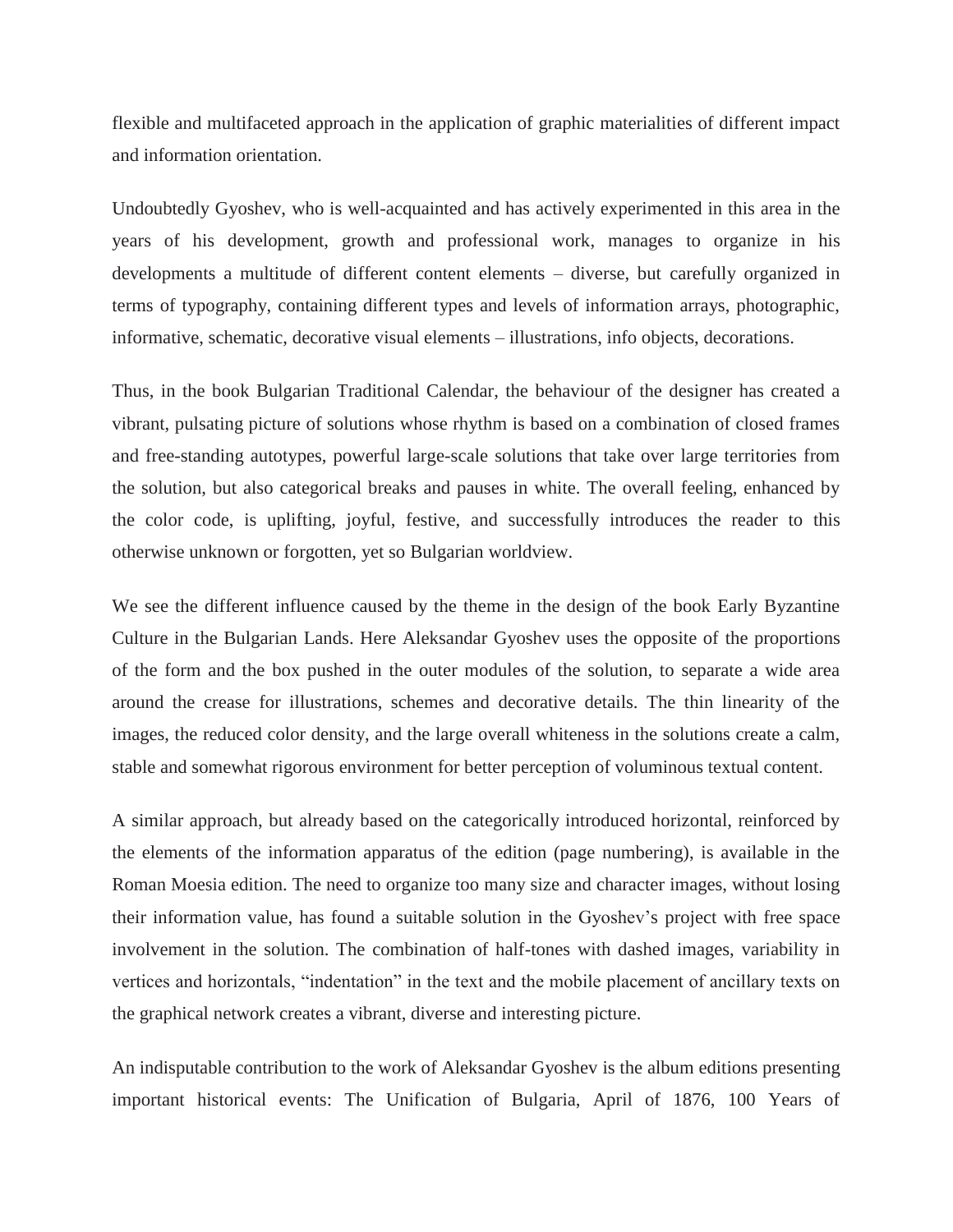Independent Bulgaria... Combined in large format and considerable volume, the books are conceived by Gyoshev as a kind of museum exposition. The content that gathers a wealth of documentary artifacts – photography, facsimiles, various emblematic objects, annotations, reference texts, catalogs, and other verbal information is cleverly structured and graded to be more clearly expressed and dignified. The designer's merit is the lack of self-expression and passion for graphic "bravura" – the rich and varied compositional deployment of the solutions aims to emphasize the importance of the content and enhance the impact on the viewer. Decorative elements and details, delicate backgrounds, and the color support the positioning of the material in the specifics of the era.

For the album The Historical Year of 1885 in Engravings, Gyoshev chose a suitable horizontal format (12/70X100), allowing full reproduction of landscape engravings from time without loss of detail and inappropriate framing. The use of different separation of the graphical network in the placement of the different texts, enhances the functionality and clarity in the perception of specialized content and corresponds to the source – European newspapers and periodicals. By choosing a color for the illustrations and colored paper (despite the slightly dominant shade), the artist sought and realized the sense of "patina" of time, documentary feeling and aesthetics.

The concept of the Philippopolis album aims to create a scientifically popular but highly artistic edition that presents the glorious cultural and historical heritage of the city to the public and visitors of Plovdiv. Here again, the contribution to the work of the designer is the solving of many difficult tasks. The specifics of the album format edition predetermined Gyoshev's decision to choose a three-column set box and the potential for multivalent modular solutions. The rich picture environment, containing the various materialities of a clean document, the conditionality of the scheme, the exposition object and, above all, the exclusive 3D restorations of Roman Philippopolis' urban landscapes, predetermined the flexible approach of the designer. Once again, we see a successful attempt to be introduced into a visual story, to have an imaginary virtual walk in which the text functions in the form of a guide.

The content compression and dilutions used in the design, the tight separation breaks, the selection and composition of frames and objects with different perspectives, scales and points of view, the peculiar "windows" beyond which the already existing city is located, really create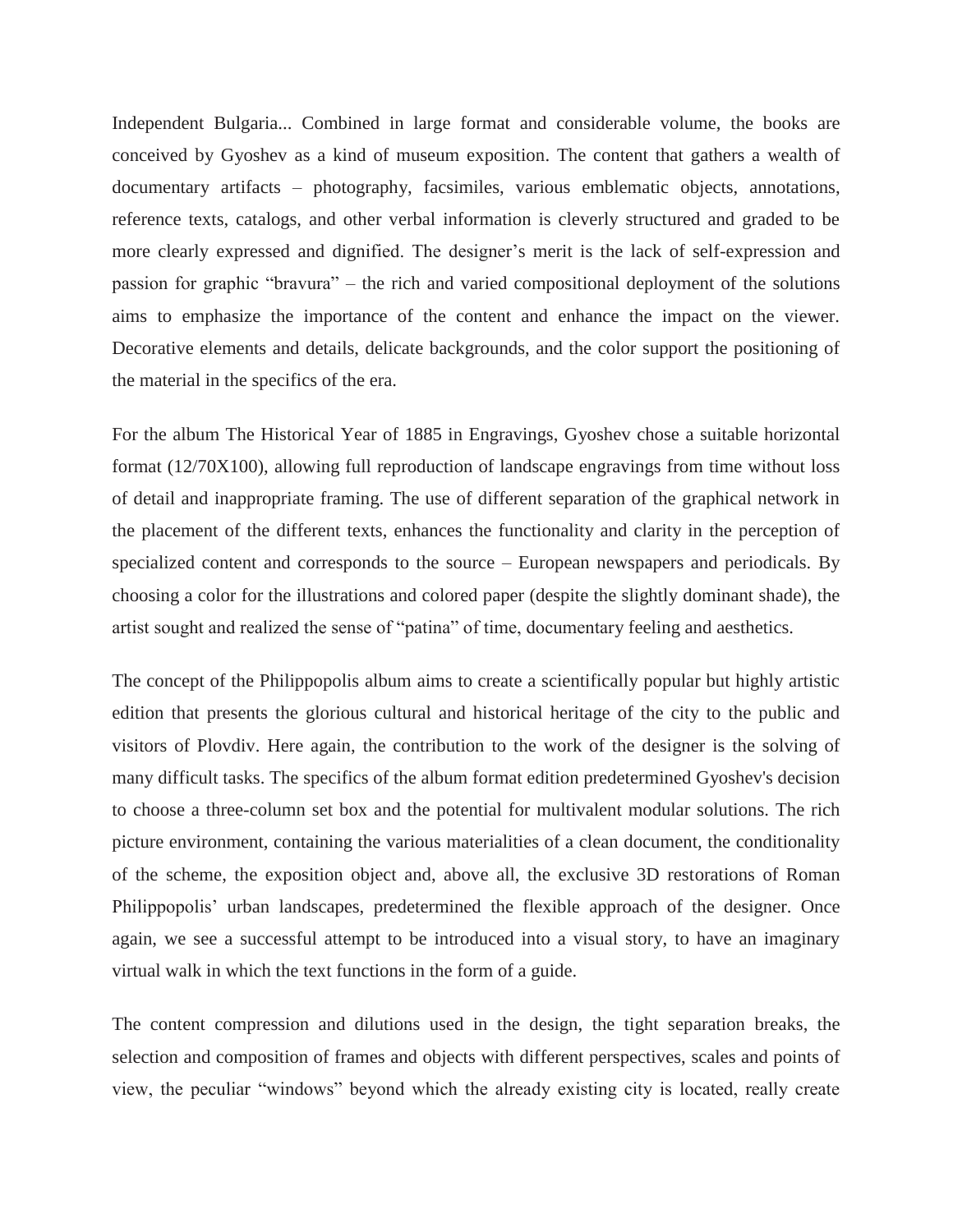interesting spatial sensations for the viewer. We can ascertain the clear position of Aleksandar Gyoshev not only to arrange information carefully, honestly, and meaningfully – obviously with his approaches in the layout he plays the role of the viewer – the reader, expressing his reasoning behind the perception of the book.

An interesting accent in the presentation of Gyoshev is the project awarded with a national award (2013 Golden Lion Award of the Bulgarian Book Association) for a multi-volume edition dedicated to the art of Chudomir. The design of the five books that combined the works of the writer and the album with his brilliant drawings, watercolors paintings and landscapes set out a general principle emphasizing the typographic, pictorial and decorative attributes of the library layout. By integrating emblematic details of the famous Chudomir characters into the vision of the cover, the artist successfully integrates them with the contents of the books, supplementing them with a digital collage, thus creating original stories. The portrait of the writer, hovering through the letter, plays the role of an extra wink and focuses the composition.

The covers in the Hermes book series presented in the portfolio are a small part of Gyoshev's prolonged and fruitful work with the publishing house. The design of the artist, based on various compositional and technological techniques, although sometimes overloaded with elements and color, creates an interesting and recognizable panorama of various solutions, focusing on typography or painting, incorporating meaning or narratives from the content. The freedom with which Aleksandar Gyoshev combines different fonts is striking, though sometimes the diversity in scales, proportions and lines outweighs the vision.

Gyoshev's long years of experience as an illustrator are presented here with digitally created drawings for two editions. Undoubtedly, the artist's desire to create highly graphic, minimalistic images, relating to the works of our classics in illustration, but also hinting at the other possibilities of new tools and impact, generated by radically different technology, has been successfully realized. Undoubtedly, both the illustrations of the "The Dawn has Come", reminding of silhouettes of the theater of shadows, and the iconic portraits of great Europeans, acting as icons, create new layers in an otherwise simple and casual design.